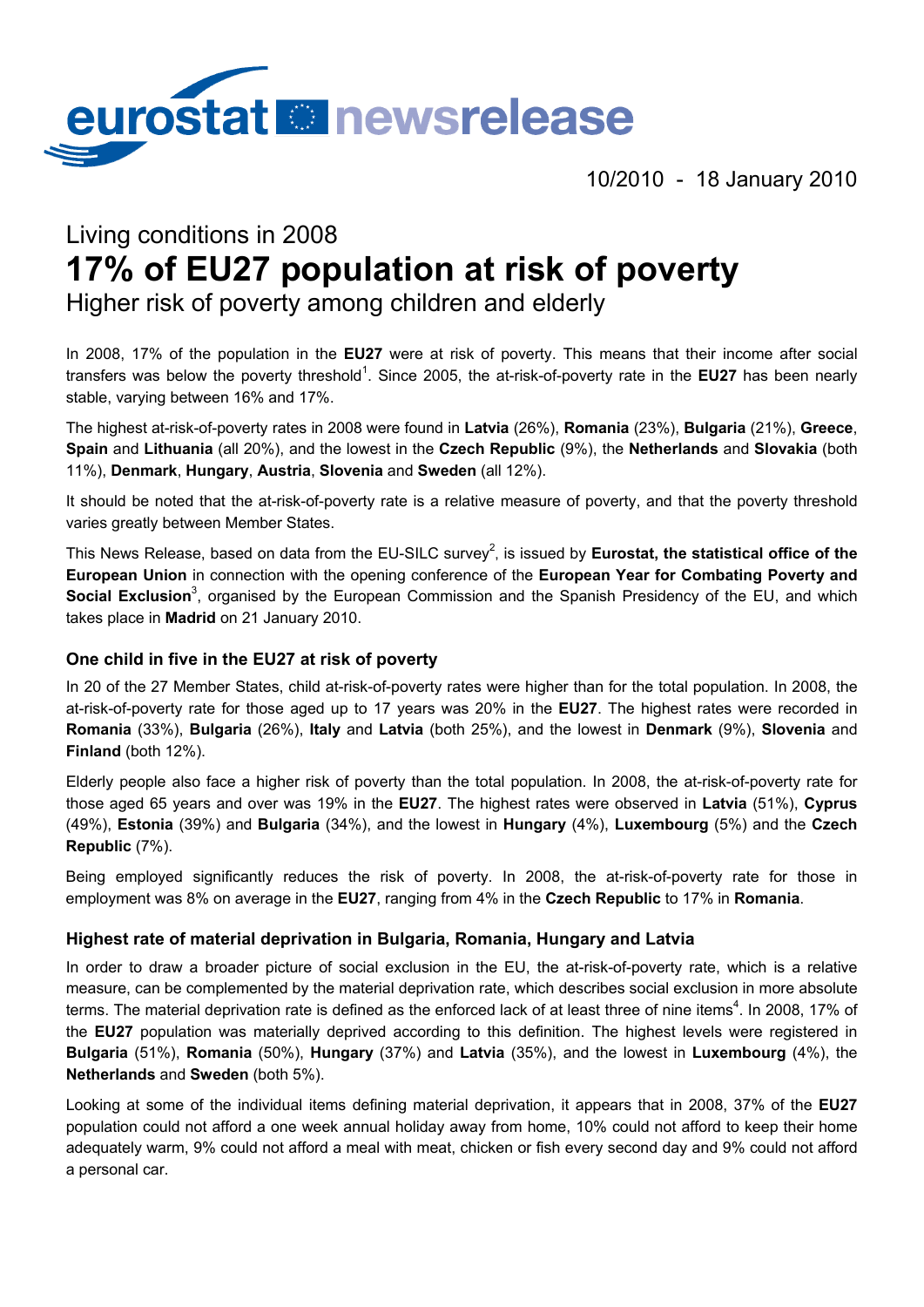|                       | Poverty threshold | At-risk-of-poverty rate for: |                  |                         |                  |  |
|-----------------------|-------------------|------------------------------|------------------|-------------------------|------------------|--|
|                       |                   | <b>Total population</b>      | <b>Aged 0-17</b> | Aged 65 and above       | <b>Employed</b>  |  |
| <b>EU27</b>           |                   | 17p                          | 20p              | 19p                     | 8p               |  |
| <b>Belgium</b>        | 10 100            | 15                           | 17               | 21                      | 5                |  |
| <b>Bulgaria</b>       | 2800              | 21                           | 26               | 34                      | $\overline{7}$   |  |
| <b>Czech Republic</b> | 5800              | 9                            | 13               | $\overline{7}$          | 4                |  |
| <b>Denmark</b>        | 10 500            | 12                           | 9                | 18                      | $\overline{5}$   |  |
| Germany               | 10 600            | 15                           | 15               | 15                      | $\overline{7}$   |  |
| <b>Estonia</b>        | 4700              | 19                           | 17               | 39                      | $\overline{7}$   |  |
| Ireland               | 10 900            | 16                           | 18               | 21                      | $\,6\,$          |  |
| Greece                | 7 200             | 20                           | 23               | 22                      | 14               |  |
| Spain                 | 8 4 0 0           | 20                           | 24               | 28                      | 11               |  |
| <b>France</b>         | 9700              | 13                           | 17               | 11                      | $\overline{7}$   |  |
| Italy                 | 9 0 0 0           | 19                           | 25               | 21                      | $\boldsymbol{9}$ |  |
| <b>Cyprus</b>         | 11 300            | 16                           | 14               | 49                      | $\,6\,$          |  |
| Latvia                | 4 4 0 0           | 26                           | 25               | 51                      | 11               |  |
| Lithuania             | 4 200             | 20                           | 23               | 29                      | $\boldsymbol{9}$ |  |
| Luxembourg            | 16 500            | 13                           | 20               | 5                       | $\boldsymbol{9}$ |  |
| Hungary               | 4 0 0 0           | 12                           | 20               | $\overline{\mathbf{4}}$ | 5                |  |
| <b>Malta</b>          | 7800              | 15                           | 20               | 22                      | $\sqrt{5}$       |  |
| <b>Netherlands</b>    | 11 300            | 11                           | 13               | 10                      | 5                |  |
| <b>Austria</b>        | 11 200            | 12                           | 15               | 15                      | 6                |  |
| Poland                | 3 900             | 17                           | 22               | 12                      | 12               |  |
| Portugal              | 5800              | 18                           | 23               | 22                      | 12               |  |
| Romania               | 1 900             | 23                           | 33               | 26                      | 17               |  |
| Slovenia              | 8 4 0 0           | 12                           | 12               | 21                      | $\overline{5}$   |  |
| <b>Slovakia</b>       | 4 0 0 0           | 11                           | 17               | 10                      | $\,6\,$          |  |
| <b>Finland</b>        | 9600              | 14                           | 12               | 23                      | $\sqrt{5}$       |  |
| Sweden                | 10 400            | 12                           | 13               | 16                      | $\overline{7}$   |  |
| <b>United Kingdom</b> | 11 600p           | 19p                          | 23p              | 30p                     | 9p               |  |
| Iceland               | 13 000            | 10                           | 11               | 15                      | $\overline{7}$   |  |
| <b>Norway</b>         | 13700             | 11                           | 10               | 15                      | 5                |  |

## **Poverty threshold (PPS**\***) and at-risk-of-poverty rate (%), 2008**

\* The annual national at-risk-of poverty threshold is set at 60% of the national median income per equivalent adult. In order to allow comparisons between countries the threshold is expressed in this table in Purchasing Power Standards (PPS), which is an artificial reference currency unit that eliminates price level differences between countries.

p Provisional

not applicable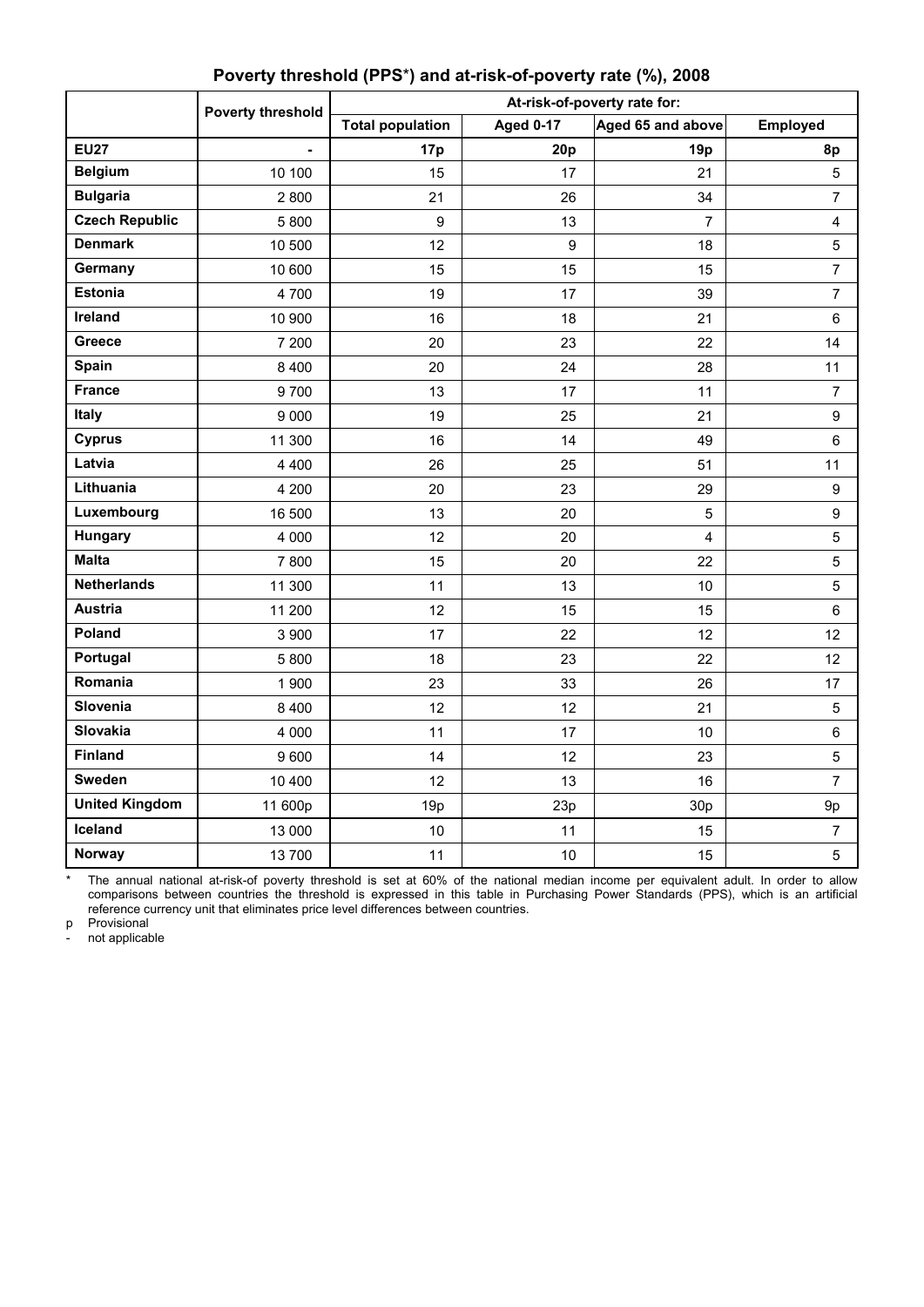### **Material deprivation, 2008**

|                       |                                     | % of population who cannot afford:                           |                                       |                                                                                       |                  |  |
|-----------------------|-------------------------------------|--------------------------------------------------------------|---------------------------------------|---------------------------------------------------------------------------------------|------------------|--|
|                       | <b>Material</b><br>deprivation rate | To pay for a one<br>week annual<br>holiday away from<br>home | To keep their home<br>adequately warm | A meal with meat,<br>chicken, fish or<br>vegetarian<br>equivalent every<br>second day | A personal car   |  |
| <b>EU27</b>           | 17e                                 | 37                                                           | 10e                                   | 9                                                                                     | 9                |  |
| <b>Belgium</b>        | 12                                  | 26                                                           | 6                                     | 5                                                                                     | 6                |  |
| <b>Bulgaria</b>       | 51                                  | 59                                                           | 34                                    | 30                                                                                    | 28               |  |
| <b>Czech Republic</b> | 16                                  | 39                                                           | 6                                     | 12                                                                                    | 11               |  |
| <b>Denmark</b>        |                                     | 10                                                           | $\ddot{\phantom{a}}$                  | $\overline{2}$                                                                        | $\bf 8$          |  |
| Germany               | 13                                  | 25                                                           | 6                                     | 11                                                                                    | 5                |  |
| <b>Estonia</b>        | 12                                  | 44                                                           | 1                                     | 5                                                                                     | 17               |  |
| Ireland               | 14                                  | 30                                                           | 4                                     | 3                                                                                     | $\boldsymbol{9}$ |  |
| Greece                | 22                                  | 50                                                           | 15                                    | 7                                                                                     | 9                |  |
| <b>Spain</b>          | 9                                   | 34                                                           | 5                                     | $\overline{2}$                                                                        | $\sqrt{5}$       |  |
| <b>France</b>         | 13                                  | 32                                                           | 5                                     | 8                                                                                     | 4                |  |
| Italy                 | 16                                  | 40                                                           | 11                                    | 8                                                                                     | 3                |  |
| <b>Cyprus</b>         | 23                                  | 46                                                           | 29                                    | 5                                                                                     | 1                |  |
| Latvia                | 35                                  | 55                                                           | 17                                    | 23                                                                                    | 24               |  |
| Lithuania             | 27                                  | 60                                                           | 22                                    | 19                                                                                    | 13               |  |
| Luxembourg            | 4                                   | 12                                                           | $\mathbf{1}$                          | $\overline{2}$                                                                        | $\overline{2}$   |  |
| Hungary               | 37                                  | 67                                                           | 10                                    | 26                                                                                    | 20               |  |
| <b>Malta</b>          | 13                                  | 65                                                           | 9                                     | 10                                                                                    | $\overline{2}$   |  |
| <b>Netherlands</b>    | 5                                   | 14                                                           | $\overline{2}$                        | $\overline{2}$                                                                        | $\sqrt{5}$       |  |
| <b>Austria</b>        | 14                                  | 28                                                           | 4                                     | 13                                                                                    | $\overline{7}$   |  |
| <b>Poland</b>         | 32                                  | 63                                                           | 20                                    | 21                                                                                    | 17               |  |
| Portugal              | 23                                  | 64                                                           | 35                                    | $\overline{4}$                                                                        | 9                |  |
| Romania               | 50                                  | 76                                                           | 25                                    | 19                                                                                    | 49               |  |
| Slovenia              | 17                                  | 30                                                           | 6                                     | 12                                                                                    | $\mathsf 3$      |  |
| <b>Slovakia</b>       | 28                                  | 57                                                           | 6                                     | 29                                                                                    | 20               |  |
| <b>Finland</b>        | $\boldsymbol{9}$                    | 18                                                           | $\overline{2}$                        | 3                                                                                     | 8                |  |
| <b>Sweden</b>         | 5                                   | 11                                                           | 1                                     | $\overline{2}$                                                                        | 3                |  |
| <b>United Kingdom</b> | 11                                  | 24                                                           | 6                                     | 4                                                                                     | $\overline{5}$   |  |
| Iceland               | $\ddot{\cdot}$                      | $\ensuremath{\mathsf{3}}$                                    | $\ddot{\cdot}$                        | 3                                                                                     | 1                |  |
| Norway                | 5                                   | $\,6\,$                                                      | $\mathbf 1$                           | $\overline{2}$                                                                        | $\overline{5}$   |  |

e Estimate

: Data not available